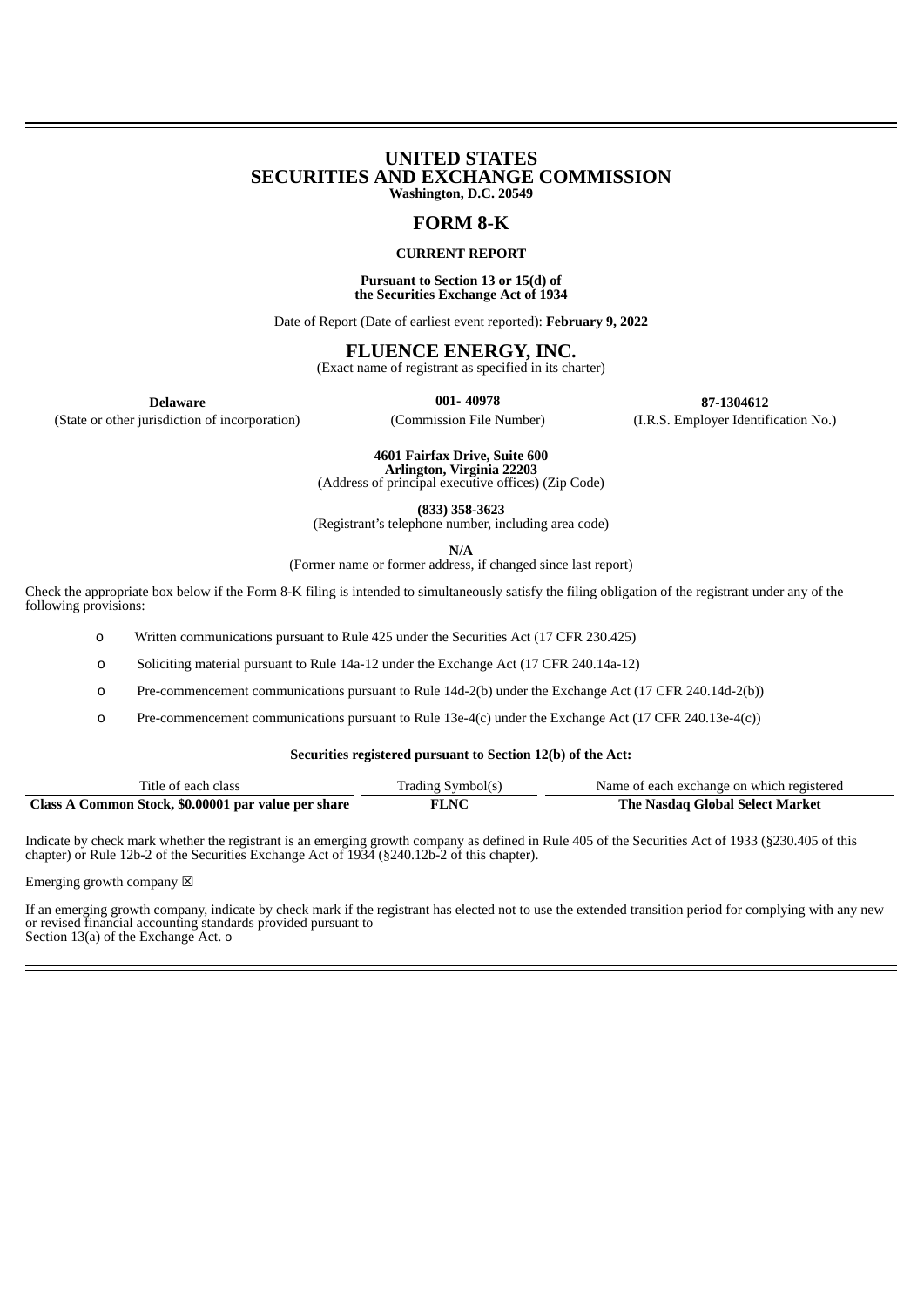### **Item 2.02. Results of Operations and Financial Condition**

On February 9, 2022, Fluence Energy, Inc. (the "Company") issued a press release regarding the Company's financial results for the first fiscal quarter of fiscal year 2022. A copy of the Company's press release is furnished as Exhibit 99.1 to this Current Report on Form 8-K and is incorporated herein by reference. In connection with the issuance of the press release, the Company is holding a public conference call and webcast on February 10, 2022, at 8:30 a.m. EST. The accompanying investor presentation materials will be available on the Company's website at: www.fluenceenergy.com, by selecting Investors, and News, Events & Presentations.

The information in this Item 2.02, including Exhibit 99.1 attached hereto, is furnished herewith and shall not be deemed "filed" for purposes of Section 18 of the Securities Exchange Act of 1934, as amended (the "Exchange Act"), or otherwise subject to the liabilities under that section, nor shall it be deemed incorporated by reference in any filing under the Securities Act of 1933, as amended, or the Exchange Act regardless of any general incorporation language in such filing, except as expressly stated by specific reference in such filing.

## **Item 9.01. Financial Statements and Exhibits**

(d) Exhibits

**Exhibit Number Description** 99.1 Press Release of Fluence Energy, Inc., dated [February](#page-3-0) 9, 2022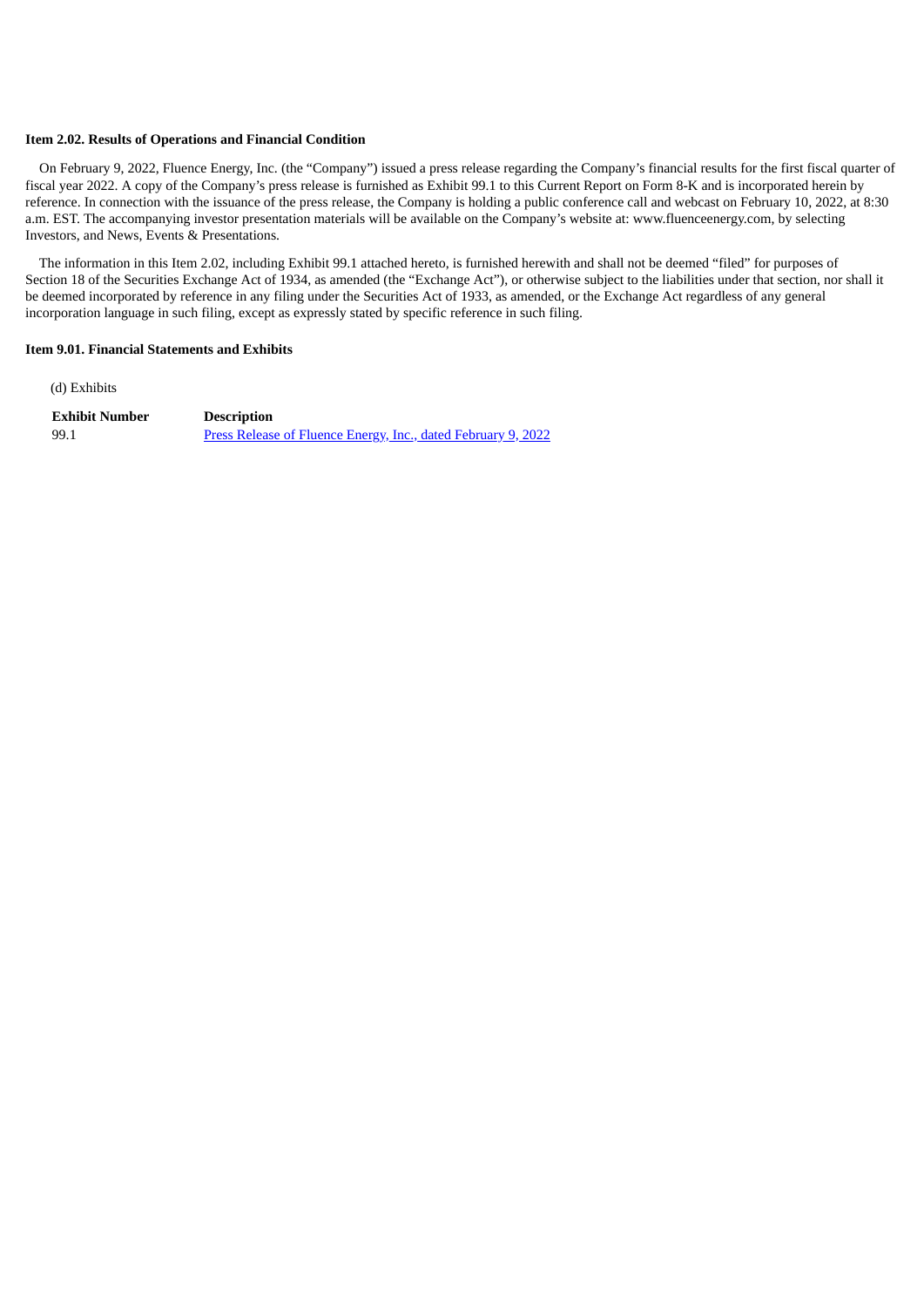# **SIGNATURES**

Pursuant to the requirements of the Securities Exchange Act of 1934, the registrant has duly caused this report to be signed on its behalf by the undersigned hereunto duly authorized.

# **FLUENCE ENERGY, INC.**

Date: February 10, 2022 By: /s/ Francis Fuselier

Francis Fuselier SVP, General Counsel and Secretary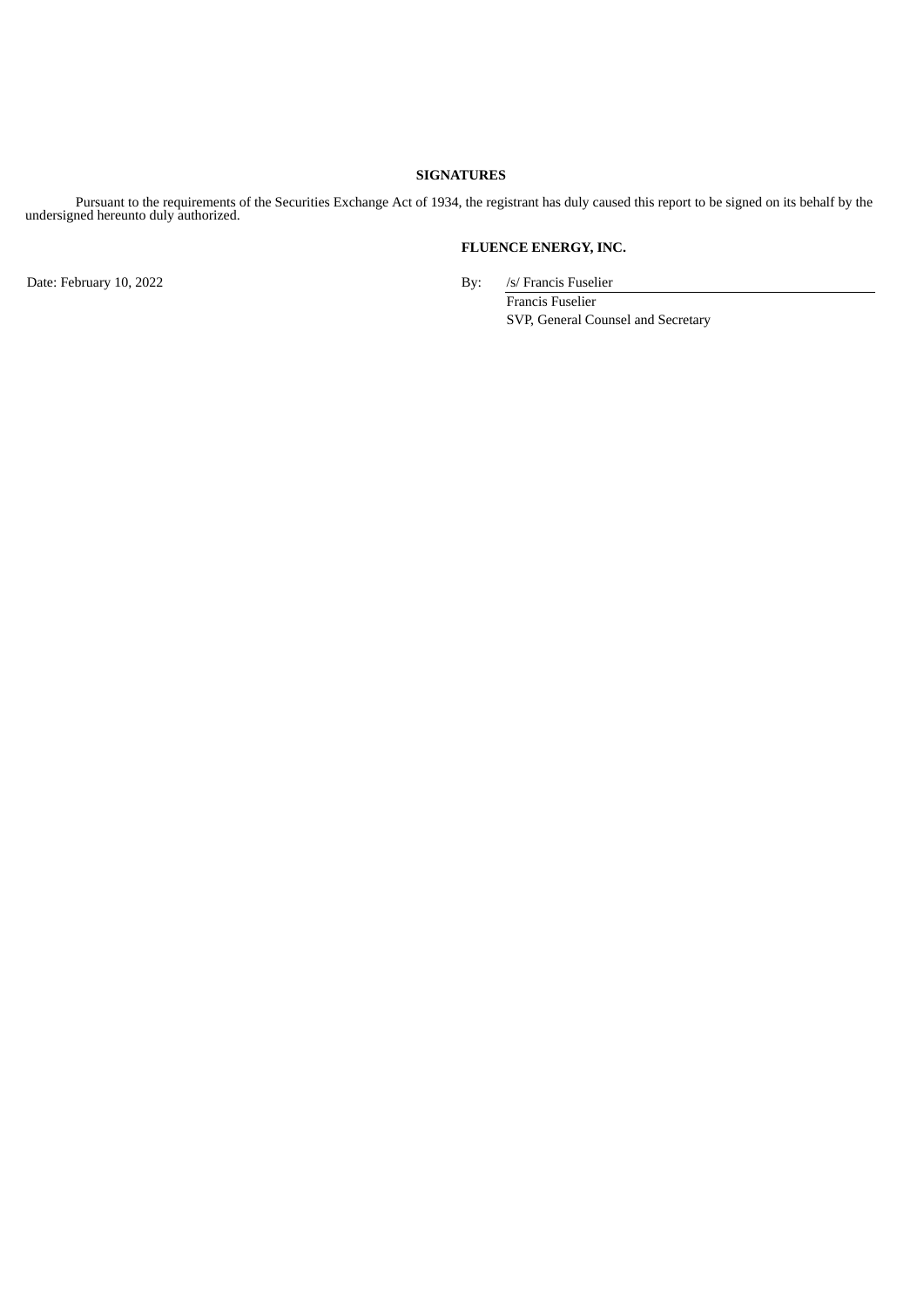

# **Fluence Energy, Inc. Reports First Quarter Results**

# **Very strong order intake drives backlog and future growth showcasing strategy execution**

<span id="page-3-0"></span>ARLINGTON, Va., February 9, 2022 (GLOBE NEWSWIRE) – Fluence Energy, Inc. (Nasdaq: FLNC) ("Fluence" or the "Company"), a leading global pure-play provider of energy storage products, services, as well as digital applications for renewables and storage, today announced its results for the three months ended December 31, 2021.

## **Strategic and Operational Highlights**

### *First Fiscal Quarter Ended December 31, 2021*

- Significant growth across the organization
	- Awarded a 200 MW transmission and distribution enhancement contract following a successful 1 MW pilot with Litgrid AB.
	- Awarded a 320 MW Fluence IQ contract in Australia for Fluence IQ to optimize the portfolio of renewable assets for a major telecommunication company.
	- Added 139 full-time employees during the quarter, including two new executives for software controls and software engineering.
- Executed supply chain improvements focused on targeting long term value creation.
	- Increased supply chain and manufacturing organization by 57% since September 30, 2021.
	- Selected contract manufacturers for new locations in North America and Europe.

### *January and February 2022*

- Signed a 1.1GW Fluence IQ contract with AES for the optimization of solar and energy storage portfolio in the Western United States.
- Signed a term sheet with ReNew Power (Nasdaq: RNW) to enter into a 50:50 joint venture in India.
- Entered into a partnership with Pexapark to provide innovative energy sales advisory services and roll out digital applications to the Fluence IQ ecosystem. This is the first partnership between Fluence and a third-party developer to further strengthen and amplify the capabilities of the Fluence IQ ecosystem.
- Entered into a strategic agreement to collaborate with QuantumScape (NYSE: QS), a leader in solid-state battery technology, setting the stage for a possible large-scale supply agreement in the future.

1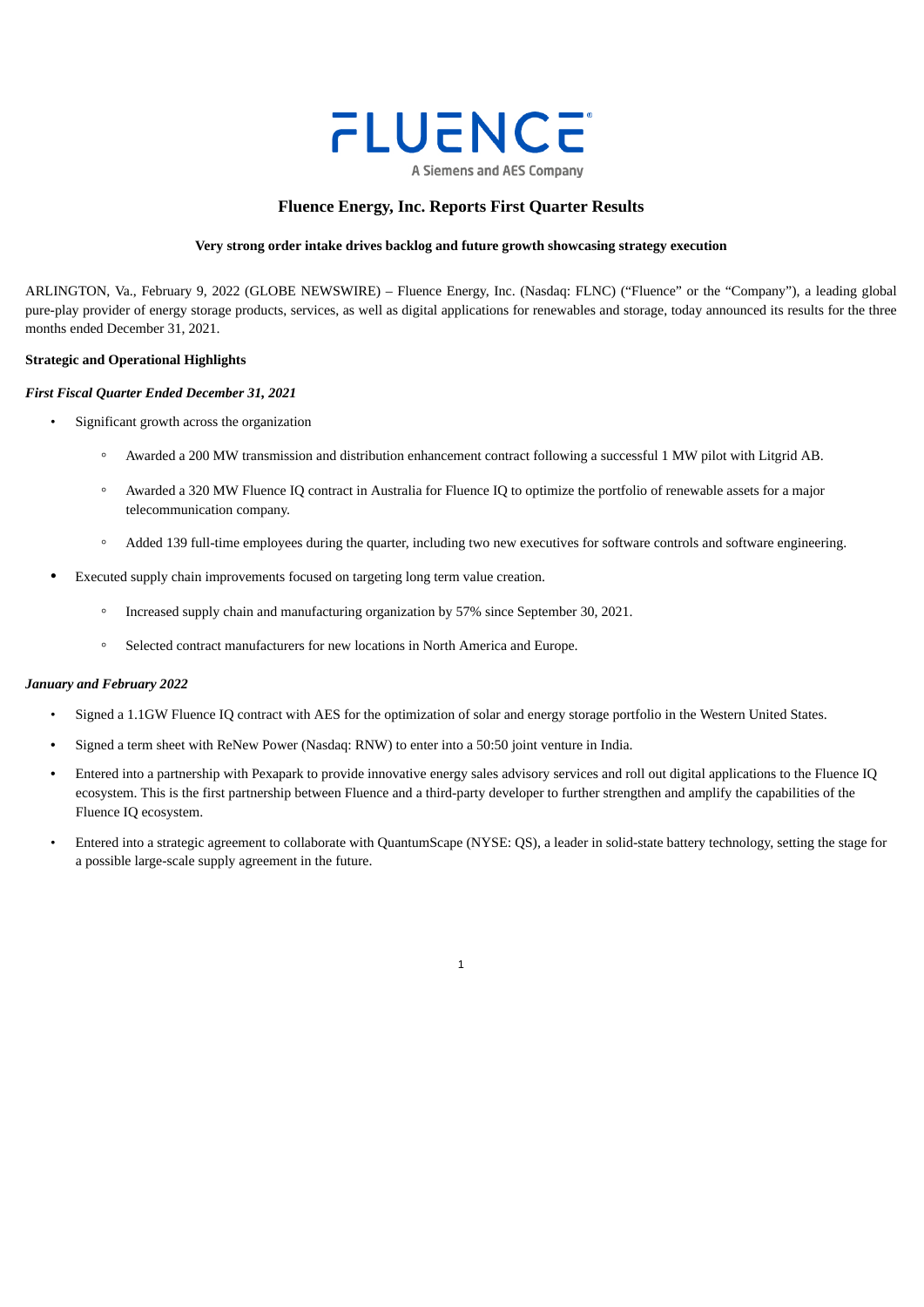## **Financial Highlights**

- First quarter financial results showcase strong order intake and delayed revenue recognition.
	- Total revenues for the first fiscal quarter were \$175 million, up 50% from the same quarter last year.
	- Net loss for the first fiscal quarter was \$(111) million, compared to \$(12) million for the same quarter last year.
	- Adjusted EBITDA\* for the first fiscal quarter was \$(43) million, compared to \$(11) million for the same quarter last year.
- Reaffirm our fiscal year 2022 total revenue guidance of \$1.1 to \$1.3 billion.
- Total backlog of \$1.9 billion as of December 31, 2021; comprised of approximately \$1.6 billion from energy storage products, and approximately \$0.3 billion from recurring revenues (energy storage services and Fluence IQ). This is compared to our September 30, 2021 Total backlog of \$1.7 billion.

\*Non-GAAP Financial Metric. See the section below titled "Non-GAAP Financial Measures" for details, as well as a reconciliation to the most directly comparable financials measure stated in accordance with GAAP.

## **Executive Summary**

Commenting on the quarter, Manuel Perez Dubuc, the Company's President and Chief Executive Officer, said "I'm pleased to report that we exceeded expectations for new customer orders of our energy storage products during the first fiscal quarter despite short-term headwinds. We take comfort in our \$1.9 billion backlog that continues to grow and provide additional visibility to future cash flow. Operationally, we now have 4.2 GWs of energy storage products deployed or contracted worldwide and have strong visibility to future cash flows through our backlog. More importantly, we continue to see strong growth in our digital business providing us with confirmation of our strategy and execution.

I am most excited about the progress we've made in our digital business, first with our Pexapark partnership and more recently with our 1.1 GW Fluence IQ contract with AES. This contract is the largest digital award ever and enables us to meet our 2022 annual recurring revenue target for Fluence IQ, seven months ahead of schedule.

We are still seeing some headwinds associated with supply chain disruptions from COVID-19 as well as project cost overruns from our first Gen 6 product installations and commissioning. We've taken swift action to mitigate these challenges that provide us the confidence to reaffirm our fiscal year 2022 guidance. This guidance assumes that ongoing energy storage supply chain disruptions and temporary closures of customer constructions sites will be resolved during 2022.

We also positioned ourselves for continued long-term success through several key initiatives executed in January 2022. First, we signed a term sheet with ReNew Power (Nasdaq: RNW), India's leading renewable company, to form a 50:50 joint venture in India. By partnering with ReNew, a wellrespected, established, and pure renewables player in India, Fluence has the first mover advantage to quickly capture Indian market share. This independent joint venture will license and sell our products and services to anyone in India, including ReNew. We are pleased this announcement is accompanied by the announcement of the joint venture's first contract, which will consist of a 150 MWh order.

Second, we expanded our digital ecosystem by adding Pexapark and its four applications to our Fluence IQ platform. This is a significant milestone that corroborates our vision for Fluence IQ and provides us with additional upside through revenue sharing.

And finally, we signed a strategic agreement with QuantumScape (NYSE: QS), to collaborate and test QuantumScape's solid-state technology in Fluence's proprietary products. We are excited to partner with them as we strive to increase our ability to develop higher density and lower cost products, while also increasing total safety features.

 $\overline{2}$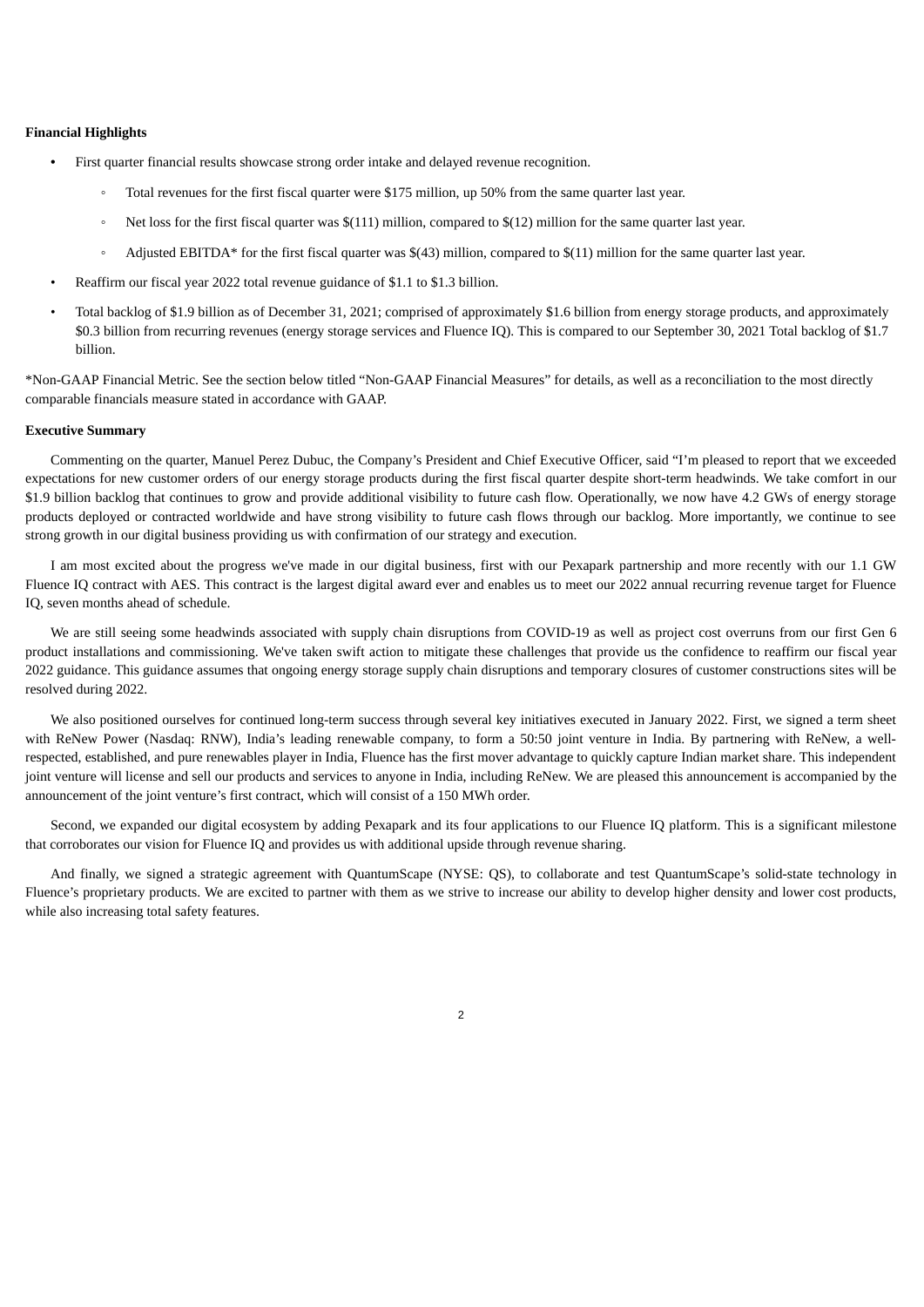Looking forward, we continue to see record levels of demand and we believe our recent strategic actions bolster our ability to capitalize on these opportunities and deliver value to our shareholders as we transform the way we power our world for a more sustainable future."

Commenting on the company's financial results, Dennis Fehr, the Company's Chief Financial Officer, said "During the first fiscal quarter, we made progress towards completing several key orders. Like the prior quarter, the recent COVID-19 surge resulted in product-related revenues being delayed, thereby shifting the timing of revenue recognition. However, in spite of the compounding effects of COVID-19, based on our corrective measures, we expect to catch up on these orders in the short-term. As we focus on delivering against our backlog, we are also continuing to experience strong demand for our products and services, providing us solid visibility for future growth."

#### **Fiscal Year 2022 Total Revenue Guidance and Annual Seasonality**

The Company reaffirmed its fiscal year 2022 total revenue guidance of \$1.1 billion to \$1.3 billion. This guidance assumes that ongoing energy storage product shipping delays and temporary closures of customer constructions sites will be resolved during 2022.

Fluence's business has historically been subject to seasonality due to the timing of many projects coming online around the northern hemisphere summer peak season. As a result, revenue recognition as a percentage of annual revenue has historically been approximately 15% during Q1, approximately 15% during Q2, approximately 40% during Q3, and approximately 30% during Q4 of the Company's fiscal year ending September 30.

| <b>Fiscal year ending September 30</b>                                                    | <b>FY 01</b>  | <b>FY 02</b> | <b>FY 03</b> | <b>FY 04</b>    |
|-------------------------------------------------------------------------------------------|---------------|--------------|--------------|-----------------|
|                                                                                           | $(Oct - Dec)$ | (Jan – Mar)  | $(Apr-Jun)$  | $(July - Sept)$ |
| Approximate Percentage of Annual Revenue and<br>Percentage of Annual Contracted Megawatts | 15%           | 15%          | 40%          | 30%             |

| Calendar year ending December 31                                                          | CY 01       | <b>CY 02</b> | CY <sub>Q</sub> 3 | <b>CY 04</b>  |
|-------------------------------------------------------------------------------------------|-------------|--------------|-------------------|---------------|
|                                                                                           | (Jan – Mar) | $(Apr-Jun)$  | $(Jul - Sep)$     | $(Oct - Dec)$ |
| Approximate Percentage of Annual Revenue and<br>Percentage of Annual Contracted Megawatts | 15%         | 40%          | 30%               | 15%           |

## **Share Count**

The shares of the Company's common stock are presented below:

| in millions                                                | <b>Common Shares</b> |
|------------------------------------------------------------|----------------------|
| Class B-1 common stock held by AES Grid Stability, LLC     | 58.587               |
| Class B-1 common stock held by Siemens Industry, Inc.      | 58.587               |
| Class A common stock held by Qatar Holding LLC             | 18.493               |
| Class A common stock issued in IPO                         | 35.650               |
| Total Class A and Class B-1 common stock outstanding $(1)$ | 171.317              |

3

*Before incentive compensation award plans (1)*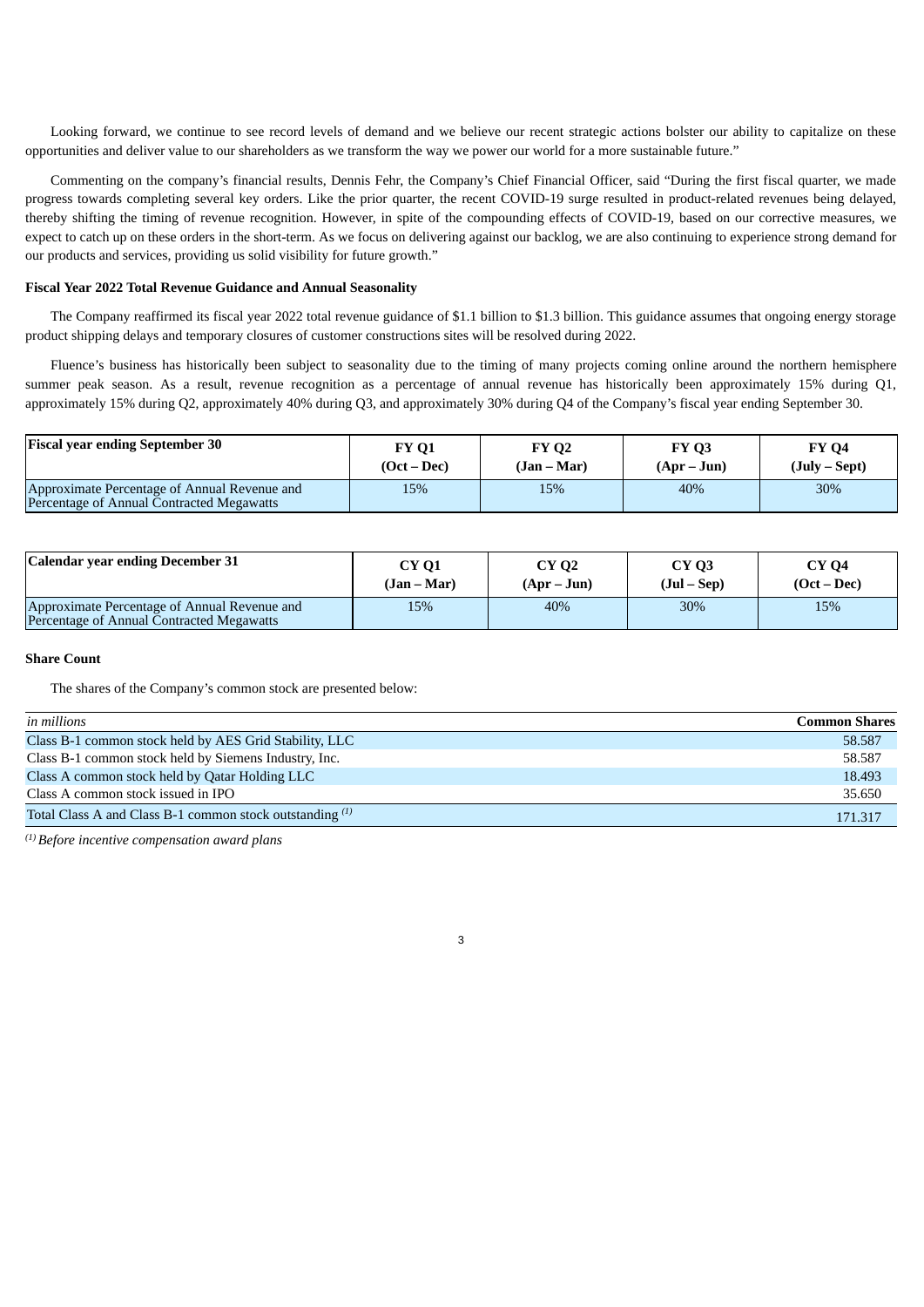## **Conference Call Information**

Fluence will conduct a teleconference starting at 8:30 a.m. EST on Thursday, February 10th, 2022, to discuss the first fiscal quarter results. To participate, dial +1 (855)-638-9362 (US/Canada toll-free) or +1 (281)-456-4059 (international) and refer to conference ID 3382519 approximately 15 minutes prior to the scheduled start time.

The teleconference will be simulcast in a listen-only mode at: https://edge.media-server.com/mmc/p/xvhgex5h, or on https://ir.fluenceenergy.com/news-events. Supplemental materials including the quarterly earnings presentation may be referenced during the teleconference will be available on our website.

A replay of the conference call will be available after 1 p.m. EST on Thursday, February 10, 2022. The replay will be available on the Company's website at https://ir.fluenceenergy.com/news-events and will remain available for the next 12 months.

#### **Non-GAAP Financial Measures**

We present our operating results in accordance with accounting principles generally accepted in the U.S. ("GAAP"). We believe certain financial measures, such as Adjusted EBITDA, Adjusted Gross Profit, Adjusted Gross Profit Margin, Adjusted Net Loss, and Free Cash Flow, which are non-GAAP measures, provide users of our financial statements with supplemental information that may be useful in evaluating our operating performance. We believe that such non-GAAP measures, when read in conjunction with our operating results presented under GAAP, can be used to better assess our performance from period to period and relative to performance of other companies in our industry, without regard to financing methods, historical cost basis or capital structure. Such non-GAAP measures should be considered as a supplement to, and not as a substitute for, financial measures prepared in accordance with GAAP. These measures have limitations as analytical tools, including that other companies, including companies in our industry, may calculate these measures differently, reducing their usefulness as comparative measures. Please refer to the reconciliations of the non-GAAP financial measures to their most directly comparable GAAP measures included in this press release and the accompanying tables contained at the end of this release.

#### **About Fluence**

Fluence is a leading global provider of energy storage products and services and AI-enabled digital applications for renewables and storage. Our energy storage products are built on our sixth-generation technology stack ("Tech Stack"), which combines our modular, factory-built hardware ("Fluence Cube") with a proprietary edge-based controls system ("Fluence OS"). Our service offerings include delivery services and recurring operational services, as well as financing structuring services, such as energy-storage-as-a-service ("ESaaS"). The Fluence IQ Digital Platform includes the Fluence Bidding Application, which delivers AI-powered market bidding optimization for solar, wind, and energy storage assets, including non-Fluence energy storage systems.

### **Forward-Looking Statements**

The statements described herein that are not historical facts are forward-looking statements within the meaning of Section 27A of the Securities Act of 1933, as amended, Section 21E of the Securities Exchange Act of 1934, as amended, and the Private Securities Litigation Reform Act of 1995. These forward-looking statements include, without limitation, statements set forth above under "Fiscal Year 2022 Total Revenue Guidance and Annual Seasonality" and other statements regarding future financial performance, business strategies, expansion plans, future results of operations, future revenue recognition and estimated revenues, losses, projected costs, prospects, plans and objectives of management. Such statements can be identified by the fact that they do not relate strictly to historical or current facts. When used in this presentation, words such as such as "may," "possible," "will," "should," "expects," "plans," "anticipates," "could," "intends," "targets," "projects," "contemplates," "believes," "estimates," "predicts," "potential" or "continue" or the negative of these terms or other similar expressions. and variations thereof and similar words and expressions are intended to identify such forwardlooking statements, but the absence of these words does not mean that a statement is not forward-looking.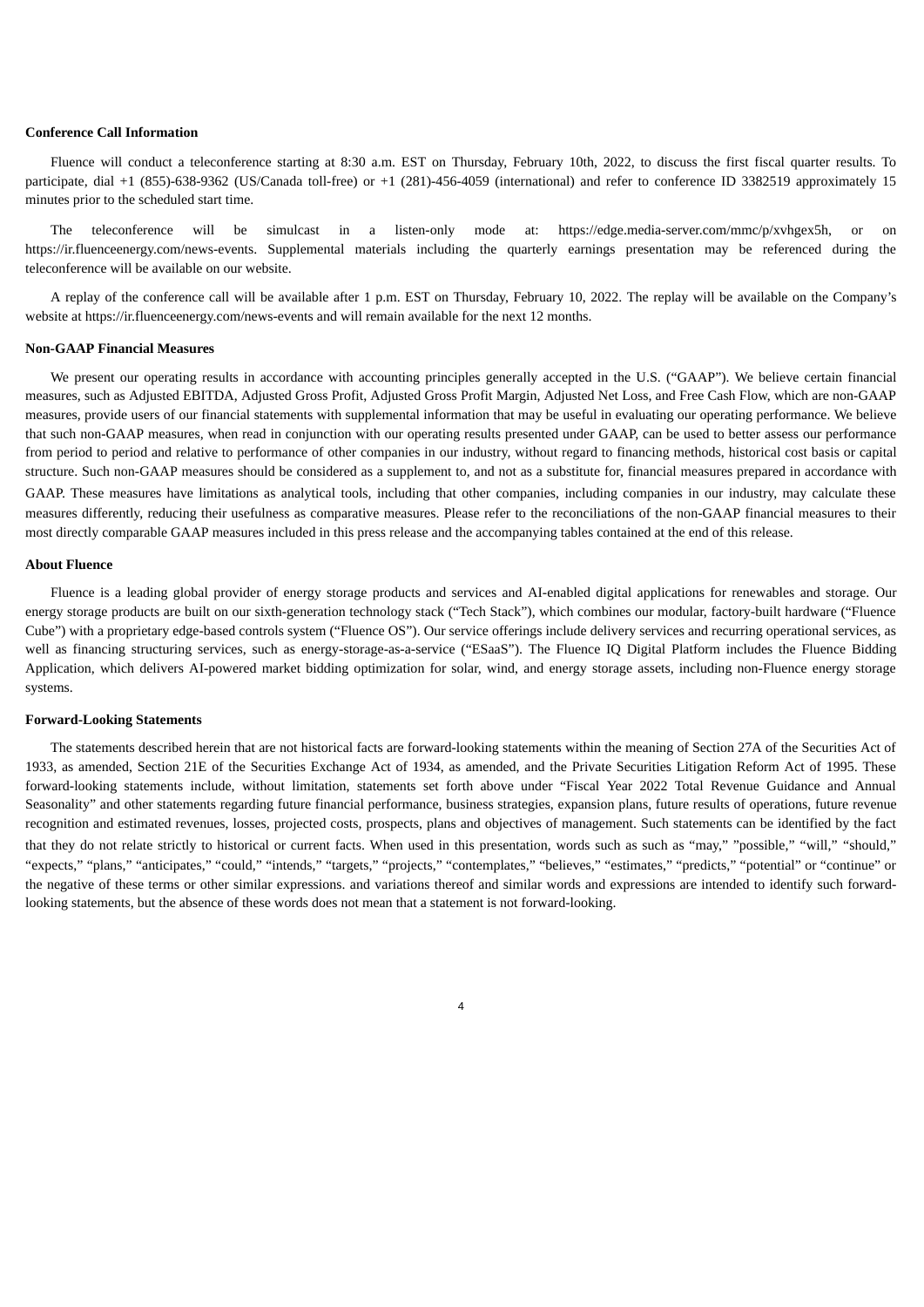The forward-looking statements contained in this press release are based on our current expectations and beliefs concerning future developments, as well as a number of assumptions concerning future events, and their potential effects on our business. These forward-looking statements are not guarantees of performance, and there can be no assurance that future developments affecting our business will be those that we have anticipated. These forwardlooking statements involve a number of risks, uncertainties (some of which are beyond our control) or other assumptions that may cause actual results or performance to be materially different from those expressed or implied by these forward-looking statements, which include, but are not limited to, our ability to achieve or maintain profitability, our ability to successfully execute our business and growth strategy, our ability to develop new product offerings and services, the potential adverse effects of the ongoing COVID-19 pandemic, including capacity constraints within the shipping industry, increased shipping costs and delays in the shipping of our energy storage products, and other factors set forth under Part I, Item 1A."Risk Factors" in our Annual Report on Form 10-K for the fiscal year ended September 30, 2021, filed with the Securities and Exchange Commission ("SEC") on December 14, 2021 and in other filings we make with the SEC from time to time. New risks and uncertainties emerge from time to time and it is not possible for us to predict all such risk factors, nor can we assess the effect of all such risk factors on our business or the extent to which any factor or combination of factors may cause actual results to differ materially from those contained in any forward-looking statements. Should one or more of these risks or uncertainties materialize, or should any of the assumptions prove incorrect, actual results may vary in material respects from those projected in these forward-looking statements. You are cautioned not to place undue reliance on any forward-looking statements made in this press release. Each forward-looking statement speaks only as of the date of the particular statement, and we undertake no obligation to publicly update or revise any forward-looking statements to reflect events or circumstances that occur, or which we become aware of, after the date hereof, except as otherwise may be required by law.

5

#### **Contacts**

**Analyst**

Samuel Chong +1 872-301-2501 Email : InvestorRelations@fluenceenergy.com

Lexington May +1 713-909-5629 Email : InvestorRelations@fluenceenergy.com

## **Media**

Alison Mickey +1 703-721-8818 Email: media.na@fluenceenergy.com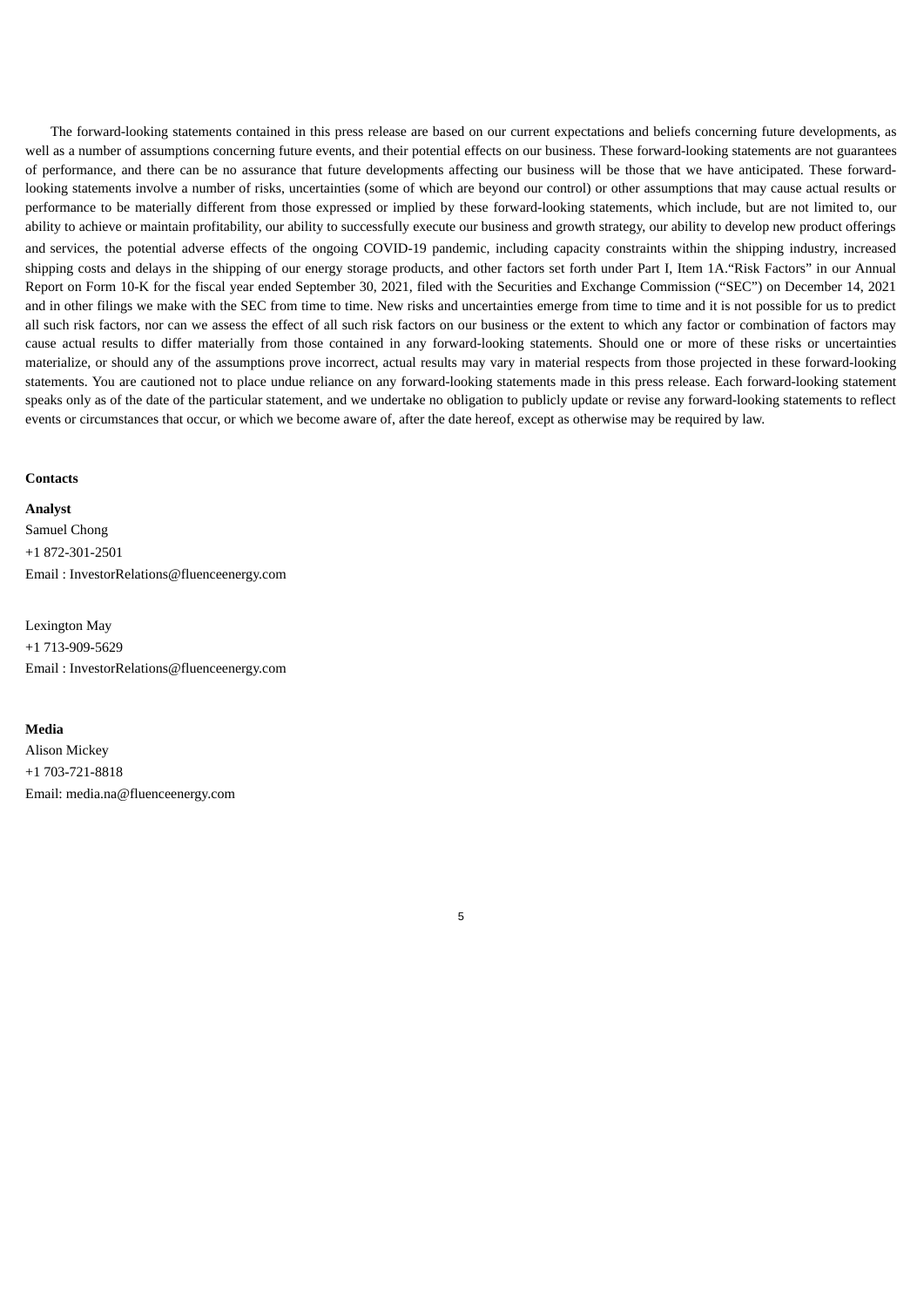#### **FLUENCE ENERGY, INC. CONDENSED CONSOLIDATED STATEMENTS OF OPERATIONS AND COMPREHENSIVE LOSS (UNAUDITED) (U.S. Dollars in Thousands, except share and per share amounts)**

|                                                                                                     | <b>Three Months Ended</b><br>December 31, |               |      |           |
|-----------------------------------------------------------------------------------------------------|-------------------------------------------|---------------|------|-----------|
|                                                                                                     |                                           | 2021          |      | 2020      |
| Revenue                                                                                             | \$                                        | 27,054 \$     |      | 97,828    |
| Revenue from related parties                                                                        |                                           | 147,833       |      | 18,405    |
| Total revenue                                                                                       |                                           | 174,887       |      | 116,233   |
| Cost of goods and services                                                                          |                                           | 228,036       |      | 111,434   |
| Gross (loss) profit                                                                                 |                                           | (53, 149)     |      | 4,799     |
| Operating expenses:                                                                                 |                                           |               |      |           |
| Research and development                                                                            |                                           | 10,758        |      | 4,144     |
| Sales and marketing                                                                                 |                                           | 13,059        |      | 4,741     |
| General and administrative                                                                          |                                           | 31,201        |      | 6,722     |
| Depreciation and amortization                                                                       |                                           | 1,427         |      | 1,070     |
| Interest expense                                                                                    |                                           | 682           |      | 89        |
| Other income (expense), net                                                                         |                                           | (826)         |      | 156       |
| Loss before income taxes                                                                            |                                           | (111, 102)    |      | (11, 811) |
| Income tax expense                                                                                  |                                           | 358           |      | 685       |
| Net loss                                                                                            |                                           | (111, 460)    |      | (12, 496) |
| Net loss attributable to non-controlling interests                                                  |                                           | $(82,655)$ \$ |      | (12, 496) |
| Net loss attributable to Fluence Energy, Inc.                                                       | \$                                        | (28, 805)     |      | n/a       |
| Weighted average number of Class A common shares outstanding:                                       |                                           |               |      |           |
| Basic and diluted                                                                                   |                                           | 54,143,275    |      | n/a       |
| Loss per share of Class A common stock                                                              |                                           |               |      |           |
| Basic and diluted                                                                                   | \$                                        | (0.53)        |      | n/a       |
| Foreign currency translation gain (loss), net of income tax (expense) benefit of \$0 in each period | \$                                        | 299           | \$   | (851)     |
| Total other comprehensive income (loss)                                                             |                                           | 299           |      | (851)     |
| Total comprehensive loss                                                                            |                                           | (111, 161)    |      | (13, 347) |
| Comprehensive loss attributable to non-controlling interest                                         |                                           | (82, 570)     | - \$ | (13, 347) |
| Total comprehensive loss attributable to Fluence Energy, Inc.                                       | \$                                        | (28, 591)     |      | n/a       |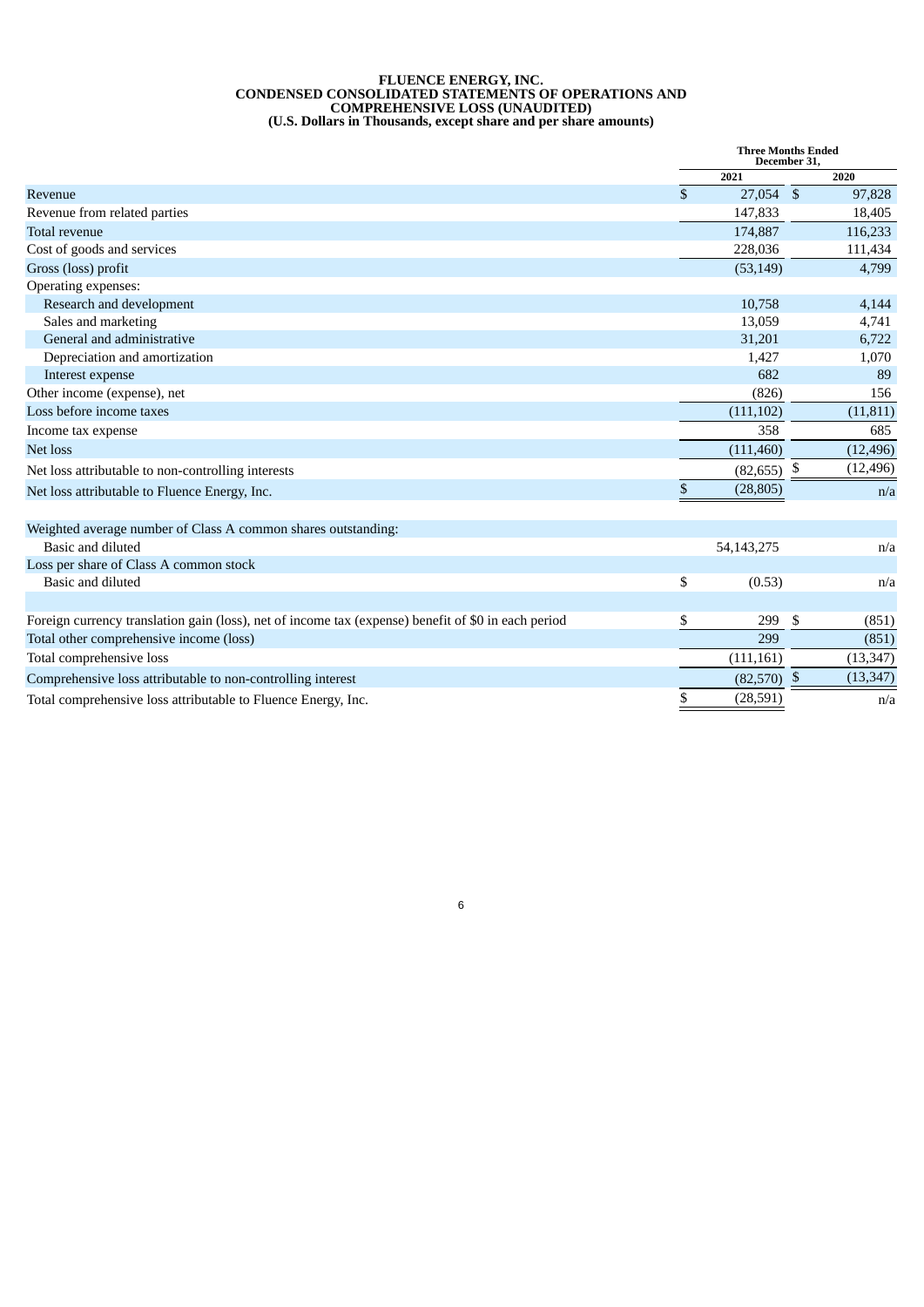#### **FLUENCE ENERGY, INC. CONDENSED CONSOLIDATED BALANCE SHEETS (UNAUDITED) (U.S. Dollars in Thousands, except share and per share amounts)**

|                                                                                                                                                            | December 31,<br>2021 | September 30,<br>2021 |
|------------------------------------------------------------------------------------------------------------------------------------------------------------|----------------------|-----------------------|
| <b>Assets</b>                                                                                                                                              |                      |                       |
| Current assets:                                                                                                                                            |                      |                       |
| Cash and cash equivalents                                                                                                                                  | \$<br>632,143 \$     | 36,829                |
| Trade receivables, net of allowances (\$88 and \$90 at December 31 and September 30, 2021, respectively)                                                   | 56,136               | 46,664                |
| Unbilled receivables                                                                                                                                       | 86,933               | 101,975               |
| Receivables from related parties                                                                                                                           | 48,388               | 33,362                |
| Advances to suppliers                                                                                                                                      | 40,586               | 9,741                 |
| Inventory, net                                                                                                                                             | 442,356              | 389,787               |
| Other current assets                                                                                                                                       | 74,793               | 43,157                |
| Total current assets                                                                                                                                       | 1,381,335            | 661,515               |
| Non-current assets:                                                                                                                                        |                      |                       |
| Property and equipment, net                                                                                                                                | 8,567                | 8,206                 |
| Intangible assets, net                                                                                                                                     | 35,145               | 36,057                |
| Goodwill                                                                                                                                                   | 9,167                | 9,176                 |
| Deferred income tax asset                                                                                                                                  | 1,184                | 1,184                 |
| Other non-current assets                                                                                                                                   | 47,256               | 1,537                 |
| Total non-current assets                                                                                                                                   | 101,319              | 56,160                |
| <b>Total assets</b>                                                                                                                                        | \$<br>1,482,654      | \$<br>717,675         |
| Liabilities, Stockholders' Equity, Members' Deficit, and Mezzanine Equity                                                                                  |                      |                       |
| Current liabilities:                                                                                                                                       |                      |                       |
| Accounts payable                                                                                                                                           | \$<br>92,802 \$      | 158,366               |
| Deferred revenue                                                                                                                                           | 145,765              | 71,365                |
| Borrowing from line of credit                                                                                                                              |                      | 50,000                |
| Borrowing from related parties                                                                                                                             |                      | 50,000                |
| Personnel related liabilities                                                                                                                              | 22,990               | 12,861                |
| Accruals and provisions                                                                                                                                    | 214,838              | 186,143               |
| Payables and deferred revenue with related parties                                                                                                         | 206,021              | 227,925               |
| Taxes payable                                                                                                                                              | 17,764               | 12,892                |
| Other current liabilities                                                                                                                                  | 2,175                | 1,941                 |
| Total current liabilities                                                                                                                                  | 702,355              | 771,493               |
| Non-current liabilities:                                                                                                                                   |                      |                       |
| Personnel related liabilities                                                                                                                              | 1,859                | 1,607                 |
| Accruals and provisions                                                                                                                                    | 340                  | 774                   |
| Total non-current liabilities                                                                                                                              | 2,199                | 2,381                 |
| <b>Total liabilities</b>                                                                                                                                   | 704,554              | 773,874               |
| Commitments and contingencies (Note 12)                                                                                                                    |                      |                       |
| Mezzanine equity (0 and 18,493,275 units issued and outstanding as of December 31, 2021 and September 30, 2021,<br>respectively)                           |                      | 117,235               |
| Stockholders' Equity / Members' Deficit                                                                                                                    |                      |                       |
| Members' capital contributions                                                                                                                             |                      | 106,152               |
| Preferred stock, \$0.00001 per share, 10,000,000 shares authorized; no shares issued and outstanding as of<br>December 31, 2021.                           |                      |                       |
| Class A common stock, \$0.00001 par value per share, 1,200,000,000 shares authorized; 54,143,275 shares issued and<br>outstanding as of December 31, 2021. |                      |                       |
| Class B-1 common stock, \$0.00001 par value per share, 300,000,000 shares authorized; 117,173,390 shares issued<br>and outstanding as of December 31, 2021 | 1                    |                       |
| Class B-2 common stock, \$0.00001 par value per share, 300,000,000 shares authorized; no shares issued and<br>outstanding as of December 31, 2021          |                      |                       |
| Additional paid-in capital                                                                                                                                 | 281,347              |                       |
| Accumulated other comprehensive income (loss)                                                                                                              | 4                    | (285)                 |
| Accumulated deficit                                                                                                                                        | (28, 805)            | (279, 301)            |
| Total stockholders' equity attributable to Fluence Energy, Inc./ Members' deficit                                                                          | 252,547              | (173, 434)            |
| Non-controlling interests                                                                                                                                  | 525,553              |                       |
| Total stockholders' equity and members' deficit                                                                                                            | 778,100              | (173, 434)            |
| Total liabilities, stockholders' equity, members' deficit, and mezzanine equity                                                                            | \$<br>1,482,654      | \$<br>717,675         |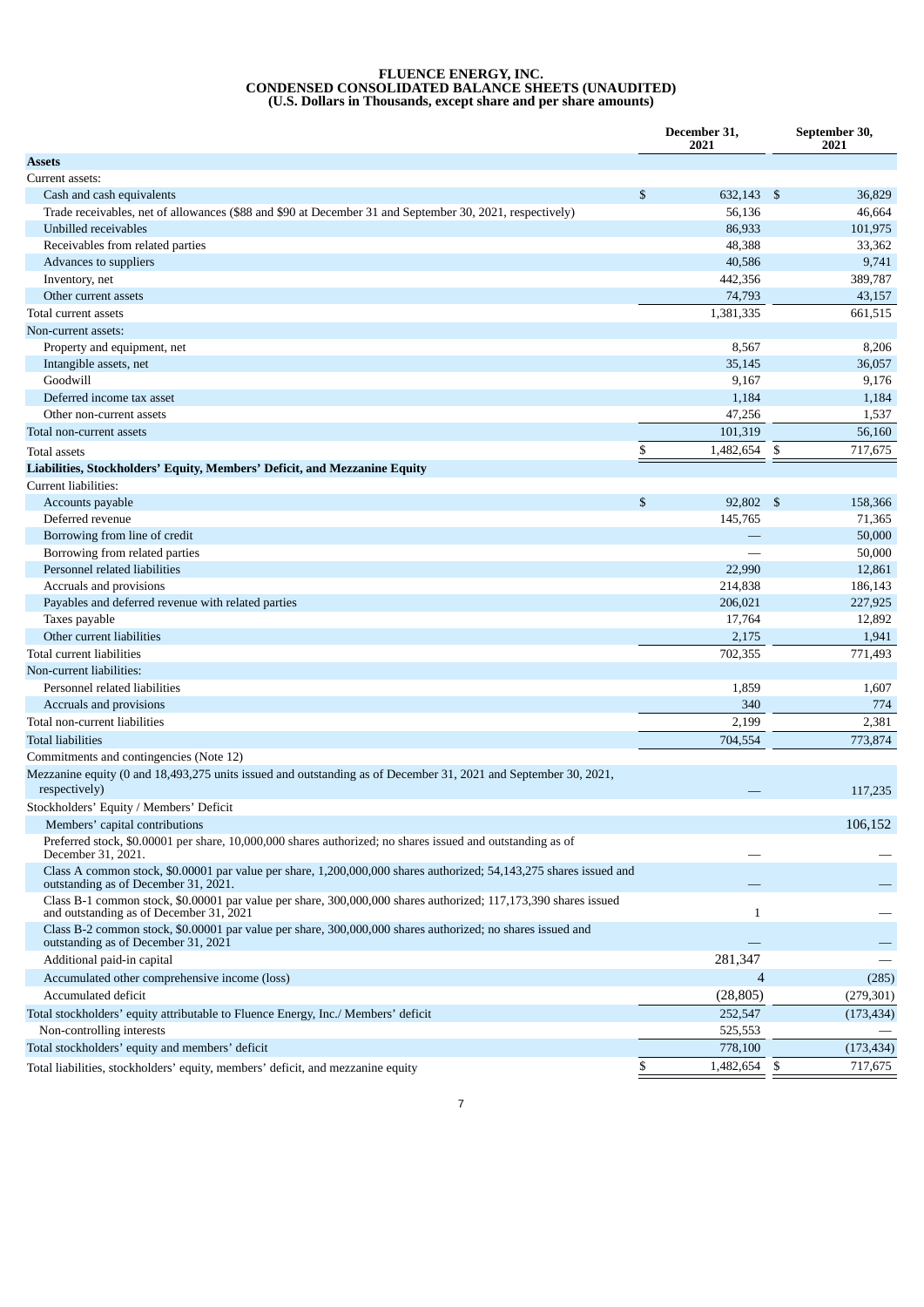#### **FLUENCE ENERGY, INC. CONDENSED CONSOLIDATED STATEMENTS OF CASH FLOWS (UNAUDITED) (U.S. Dollars in Thousands)**

|                                                                                               | <b>Three Months Ended</b><br>December 31, |                 |                          |
|-----------------------------------------------------------------------------------------------|-------------------------------------------|-----------------|--------------------------|
|                                                                                               |                                           | 2021            | 2020                     |
| <b>Operating activities</b>                                                                   |                                           |                 |                          |
| Net loss                                                                                      | \$                                        | $(111, 460)$ \$ | (12, 496)                |
| Adjustments to reconcile net loss to net cash used in operating activities:                   |                                           |                 |                          |
| Depreciation and amortization                                                                 |                                           | 1,427           | 1,070                    |
| Amortization of debt issuance costs                                                           |                                           | 137             |                          |
| Inventory provision                                                                           |                                           | 3,517           |                          |
| Stock based compensation expense                                                              |                                           | 24,877          |                          |
| Provision (benefit) on loss contracts                                                         |                                           | 5,668           | (1, 399)                 |
| Changes in operating assets and liabilities:                                                  |                                           |                 |                          |
| Trade receivables                                                                             |                                           | (9, 472)        | 4,094                    |
| Unbilled receivables                                                                          |                                           | 15,042          | (21,961)                 |
| Receivables from related parties                                                              |                                           | (15,026)        | (13, 857)                |
| Advances to suppliers                                                                         |                                           | (30, 845)       | (5,219)                  |
| Inventory                                                                                     |                                           | (56,086)        | (141, 213)               |
| Other current assets                                                                          |                                           | (134)           | (718)                    |
| Other non-current assets                                                                      |                                           | (35, 371)       | (15)                     |
| Accounts payable                                                                              |                                           | (59, 244)       | (27, 353)                |
| Payables and deferred revenue with related parties                                            |                                           | (21, 904)       | 26,727                   |
| Deferred revenue                                                                              |                                           | 74,400          | 30,609                   |
| Current accruals and provisions                                                               |                                           | 23,027          | 110,491                  |
| Taxes payable                                                                                 |                                           | 4,872           | (3, 340)                 |
| Other current liabilities                                                                     |                                           | (4,794)         | (3,935)                  |
| Other non-current liabilities                                                                 |                                           | (182)           | 207                      |
| Net cash used in operating activities                                                         |                                           | (191, 551)      | (58, 308)                |
| <b>Investing activities</b>                                                                   |                                           |                 |                          |
| Cash paid for business acquisition                                                            |                                           |                 | (18,000)                 |
| Purchase of property and equipment                                                            |                                           | (870)           | (1,055)                  |
| Net cash used in investing activities                                                         |                                           | (870)           | (19,055)                 |
| <b>Financing activities</b>                                                                   |                                           |                 |                          |
| Proceeds from issuance of Class A common stock sold in the IPO, net of underwriting discounts |                                           | 947,991         |                          |
| Payment of IPO costs                                                                          |                                           | (5, 465)        |                          |
| Payment of transaction cost related to issuance of membership units                           |                                           | (6,320)         |                          |
| Payment of debt issuance costs                                                                |                                           | (2,719)         |                          |
| Repayment of promissory notes - related parties                                               |                                           | (50,000)        |                          |
| Borrowing from line of credit                                                                 |                                           |                 | 22,000                   |
| Repayment to line of credit                                                                   |                                           | (50,000)        |                          |
| Net cash provided by financing activities                                                     |                                           | 833,487         | 22,000                   |
| Effect of exchange rate changes on cash and cash equivalents                                  |                                           | 280             | (868)                    |
| Net increase (decrease) in cash and cash equivalents                                          |                                           | 641,346         | (56, 231)                |
| Cash, cash equivalents, and restricted cash as of the beginning of the period                 |                                           | 38,069          | 95,051                   |
| Cash, cash equivalents, and restricted cash as of the end of the period                       | \$                                        | 679,415         | $\mathfrak{s}$<br>38,820 |

8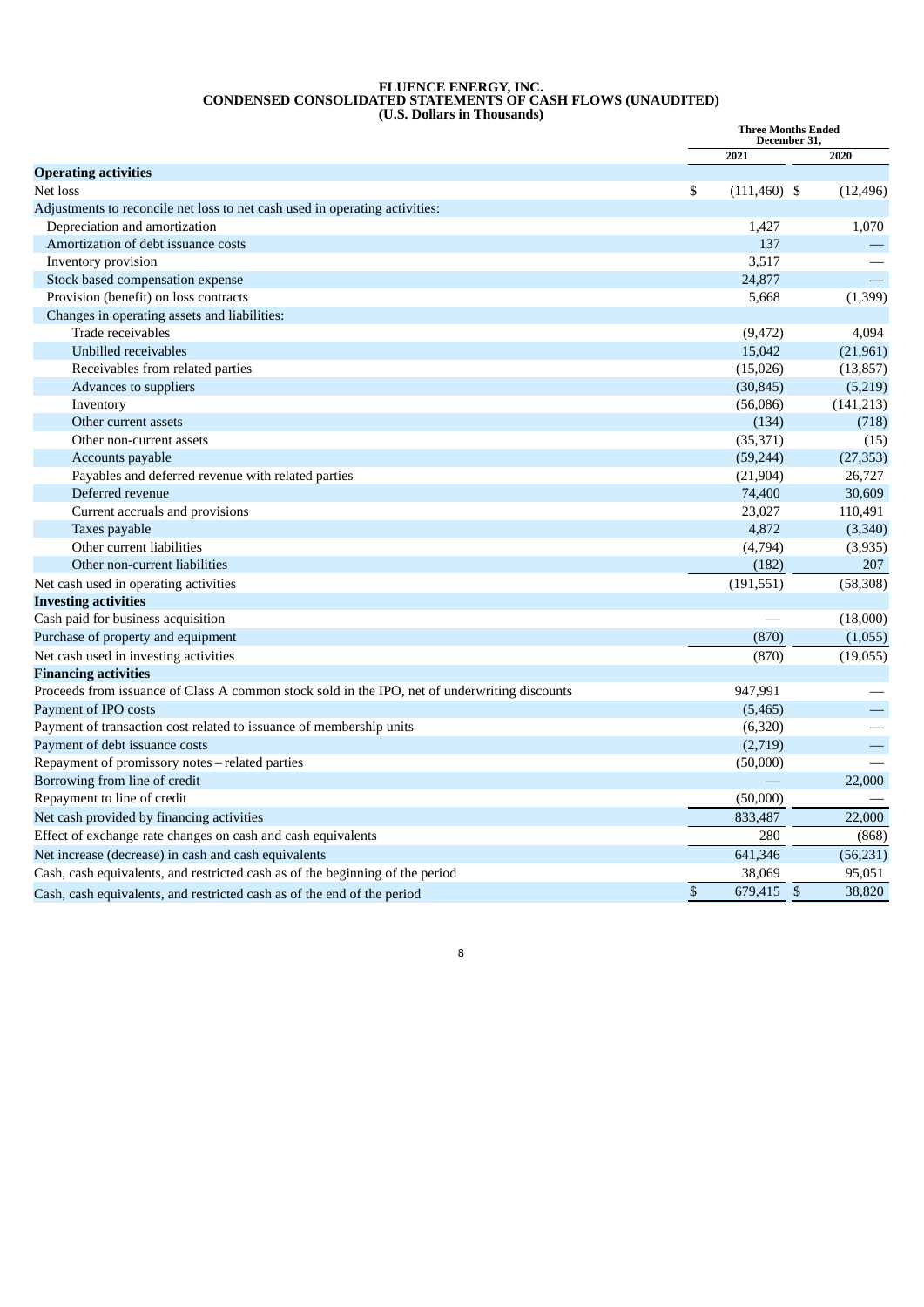#### **FLUENCE ENERGY, INC. KEY OPERATING METRICS (UNAUDITED)**

The following tables present our key operating metrics as of December 31, 2021 and September 30, 2021, and for the three months ended December 31, 2021 and 2020.

| (amounts in MW)                | <b>December 31, 2021</b> | <b>September 30, 2021</b> | <b>Change</b> | Change %   |
|--------------------------------|--------------------------|---------------------------|---------------|------------|
| <b>Energy Storage Products</b> |                          |                           |               |            |
| Deployed                       | 1,033                    | 971                       | 62            | 6.4 $%$    |
| <b>Contracted Backlog</b>      | 3,217                    | 2,679                     | 538           | 20.1 %     |
| Pipeline                       | 13,894                   | 14,161                    | (267)         | $(1.9\%)$  |
| <b>Service Contracts</b>       |                          |                           |               |            |
| Asset under Management         | 832                      | 772                       | 60            | 7.8%       |
| <b>Contracted Backlog</b>      | 2,108                    | 1,918                     | 190           | 9.9%       |
| Pipeline                       | 11,758                   | 10,930                    | 828           | 7.6 %      |
| <b>Digital Contracts</b>       |                          |                           |               |            |
| Asset under Management         | 3,871                    | 3,108                     | 763           | 24.5%      |
| <b>Contracted Backlog</b>      | 1,201                    | 1,629                     | (428)         | $(26.3\%)$ |
| Pipeline                       | 4,493                    | 3,301                     | 1,192         | 36.1 %     |

|                                |      | <b>Three Months Ended December 31,</b> |               |            |
|--------------------------------|------|----------------------------------------|---------------|------------|
| (amounts in MW)                | 2021 | 2020                                   | <b>Change</b> | Change %   |
| <b>Energy Storage Products</b> |      |                                        |               |            |
| Contracted                     | 600  | 96                                     | 504           | 525.0 %    |
| <b>Service Contracts</b>       |      |                                        |               |            |
| Contracted                     | 250  | 279                                    | (29)          | $(10.4)\%$ |
| <b>Digital Contracts</b>       |      |                                        |               |            |
| Contracted                     | 335  | 521                                    | (186)         | $(35.7)\%$ |
|                                |      |                                        |               |            |

9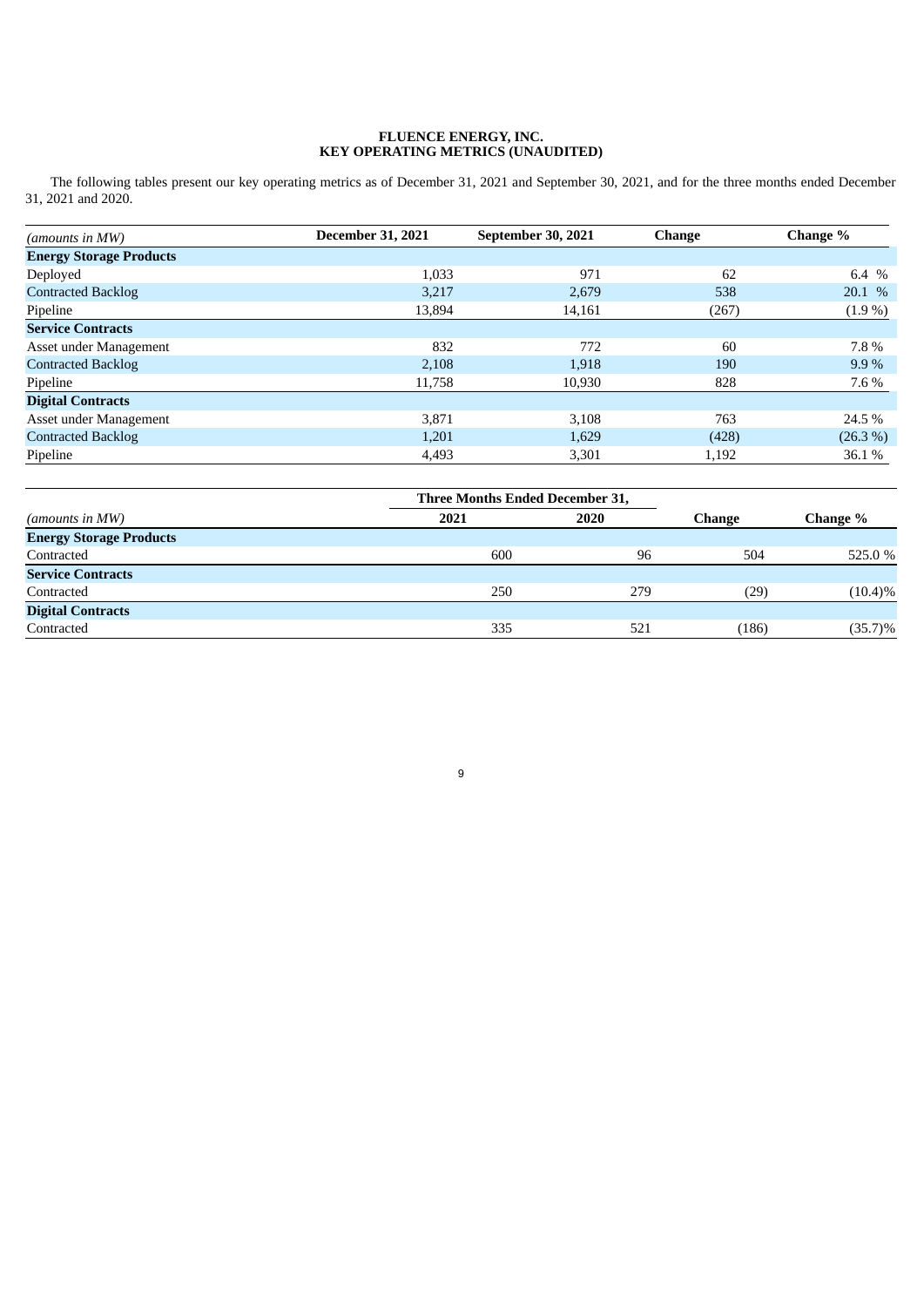# **FLUENCE ENERGY, INC. RECONCILIATION OF GAAP TO NON-GAAP MEASURES (UNAUDITED)**

The following tables present our non-GAAP measures for the periods indicated.

|                                         | <b>Three Months Ended December 31,</b> |                |               |             |
|-----------------------------------------|----------------------------------------|----------------|---------------|-------------|
| $(S$ in thousands)                      | 2021                                   | 2020           | <b>Change</b> | Change %    |
| Net loss                                | \$<br>$(111,460)$ \$                   | $(12, 496)$ \$ | (98, 964)     | $(792.0)\%$ |
| Add (deduct):                           |                                        |                |               |             |
| Interest expense (income), net          | 615                                    | 86             | 529           | (615.1)     |
| Income tax expense                      | 358                                    | 685            | (327)         | (47.7)      |
| Depreciation and amortization           | 1,427                                  | 1,070          | 357           | 33.4        |
| Stock-based compensation <sup>(a)</sup> | 24,877                                 |                | 24,877        | n/a         |
| Non-recurring expenses $^{(b)}$         | 41,350                                 |                | 41,350        | n/a         |
| <b>Adjusted EBITDA</b>                  | $(42,833)$ \$                          | $(10,655)$ \$  | (32, 178)     | $(302.0)\%$ |

(a) Includes awards that will be settled in shares and awards that will be settled in cash.<br>(b) Amount in 2021 included \$5.6 million related to non-recurring excess shipping costs and \$31.3 million of project charges and o

|                                       | <b>Three Months Ended December 31,</b> |           |         |           |             |
|---------------------------------------|----------------------------------------|-----------|---------|-----------|-------------|
| $(S \in \mathbb{R})$ in thousands)    |                                        | 2021      | 2020    | Change    | Change %    |
| <b>Total Revenue</b>                  |                                        | 174,887   | 116,233 | 58,654    | 50.5 %      |
| Cost of goods and services            |                                        | 228,036   | 111,434 | 116,602   | 104.6       |
| Gross (loss) profit                   |                                        | (53, 149) | 4,799   | (57, 948) | (1207.5)    |
| Add (deduct):                         |                                        |           |         |           |             |
| Stock-based compensation $^{(a)}$     |                                        | 3,528     |         | 3,528     | n/a         |
| Non-recurring expenses $^{(b)}$       |                                        | 41,266    |         | 41,266    | n/a         |
| <b>Adjusted Gross Profit (Loss)</b>   |                                        | (8,355)   | 4,799   | (13, 154) | $(274.1)\%$ |
| <b>Adjusted Gross Profit Margin %</b> |                                        | $(4.8)\%$ | 4.1 %   |           |             |

(a) Includes awards that will be settled in shares and awards that will be settled in cash.<br>(b) Amount in 2021 included \$5.6 million related to non-recurring excess shipping costs and \$31.3 million of project charges and o

|                                         | Three Months Ended December 31, |                |           |             |
|-----------------------------------------|---------------------------------|----------------|-----------|-------------|
| $(S$ in thousands)                      | 2021                            | 2020           | Change    | Change %    |
| Net loss                                | $(111,460)$ \$                  | $(12, 496)$ \$ | (98, 964) | $(792.0)\%$ |
| Add (deduct):                           |                                 |                |           |             |
| Amortization of intangible assets       | 918                             | 800            | 118       | 14.8        |
| Stock-based compensation <sup>(a)</sup> | 24,877                          |                | 24,877    | n/a         |
| Non-recurring expenses $(b)$            | 41,350                          |                | 41,350    | n/a         |
| <b>Adjusted Net Loss</b>                | $(44,315)$ \$                   | $(11,696)$ \$  | (32, 619) | $(278.9)\%$ |

(a) Includes awards that will be settled in shares and awards that will be settled in cash.<br>(b) Amount in 2021 included \$5.6 million related to non-recurring excess shipping costs and \$31.3 million of project charges and o